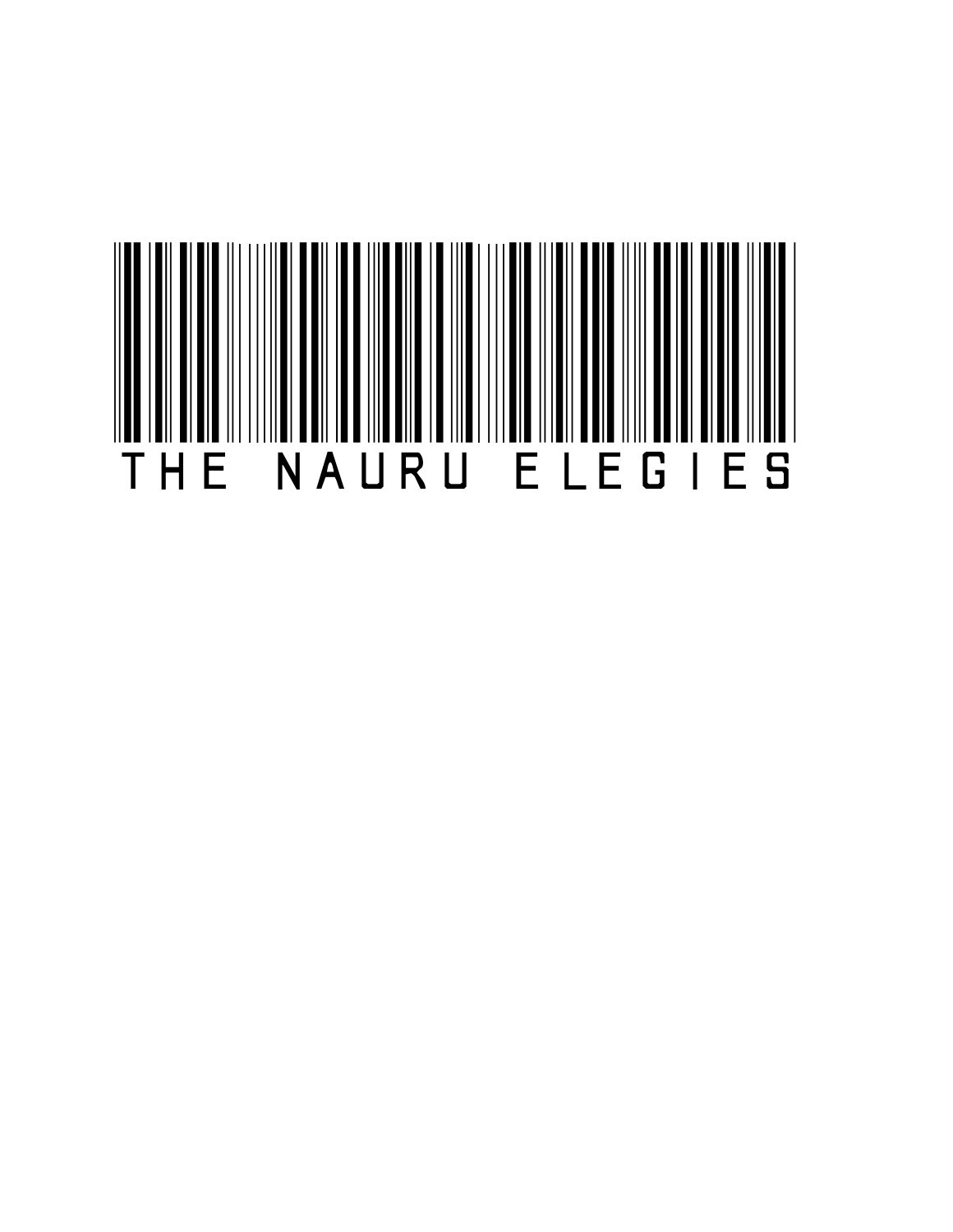

## **A Portrait in Sound and Hypsographic Architecture**

Artist Statement for The Experimenta Biennial, Australia 2010

By

Annie K. Kwon and Paul D. Miller aka Dj Spooky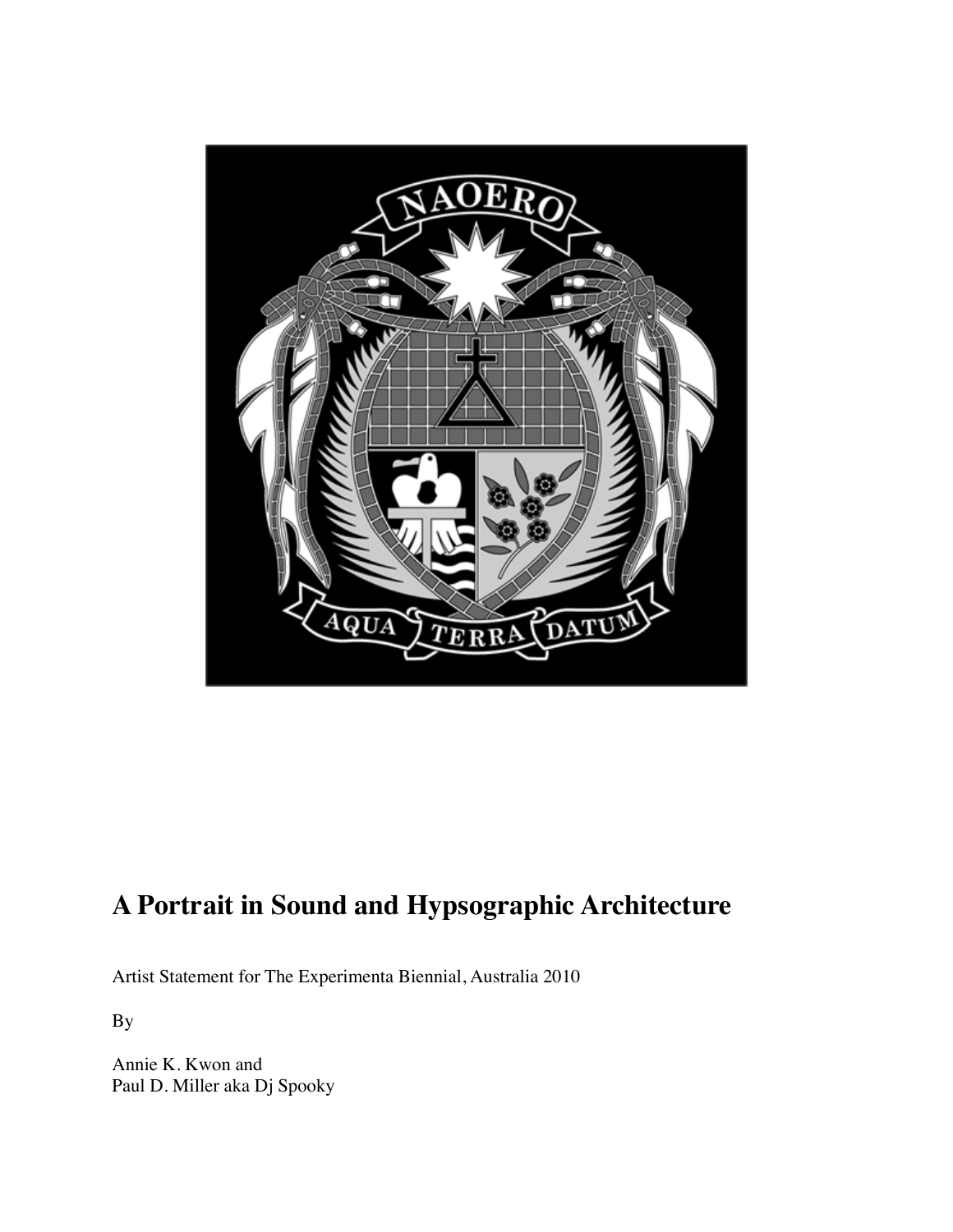Part 1: Architecture

Nauru Elegies: A Hypsographic Script of an Island by Annie K. Kwon

What narratives can be read in a hypsographic land formation? Hypsography is simply the topographical form of the Earth above mean sea level. In the case of the South Pacific republic of Nauru, the world's smallest island nation at 24km2, located in one of the most remote locations on the planet, there are recognizable patterns on its surface that are telling of historical scripts that can be tracked through its geological layers. Most striking is the skeletal geological covering of towering limestone pinnacles that makes up ninety percent of the island's surface. It is the landscape of erasure, the residue of land matter which was once abundantly covered in phosphate that was the base for a lush tropical landscape, now it is almost completely stripped. The zoomed out vista from the aerial approach would deem Nauru by geographical location and visage as a utopia. Thomas More's 1516 book, Of the Best State of a Republic, and of the New Island Utopia, is about an imaginary island country, Utopia, a Greek pun for "no place" that is governed by a socio-political system of perfection and non-existence that is an accusation in the mirror of the status quo. Vís a vís its critique, what is the form of utopia in the 21st century?

A closer, forensic, scan would reveal Nauru's turbulent socio-political and economic script. Heterotopia is two spaces that specify a 'real place' and 'unreal place' and the threshold creates the resistance and proximity between the two and is what roots them in what Michel Foucault refers to as 'counter-sites' or 'enacted utopias.' The performance of the island of Nauru is heterotopic. As Foucault states in, "Of Other Spaces, Heterotopias." (Des Espace Autres), "There are also, probably in every culture, in every civilization, real places - places that do exist and that are formed in the very founding of society - which are something like counter-sites, a kind of effectively enacted utopia in which the real sites, all the other real sites that can be found within the culture, are simultaneously represented, contested, and inverted." Nauru is a countersite where the ocean is seen through Foucault's mirror as an abstract apparition, but at the same time, the gleaming blue South Pacific is the confrontational expanse that defines the remoteness and estrangement of the land and its people. The ocean is both oppressive and ignored.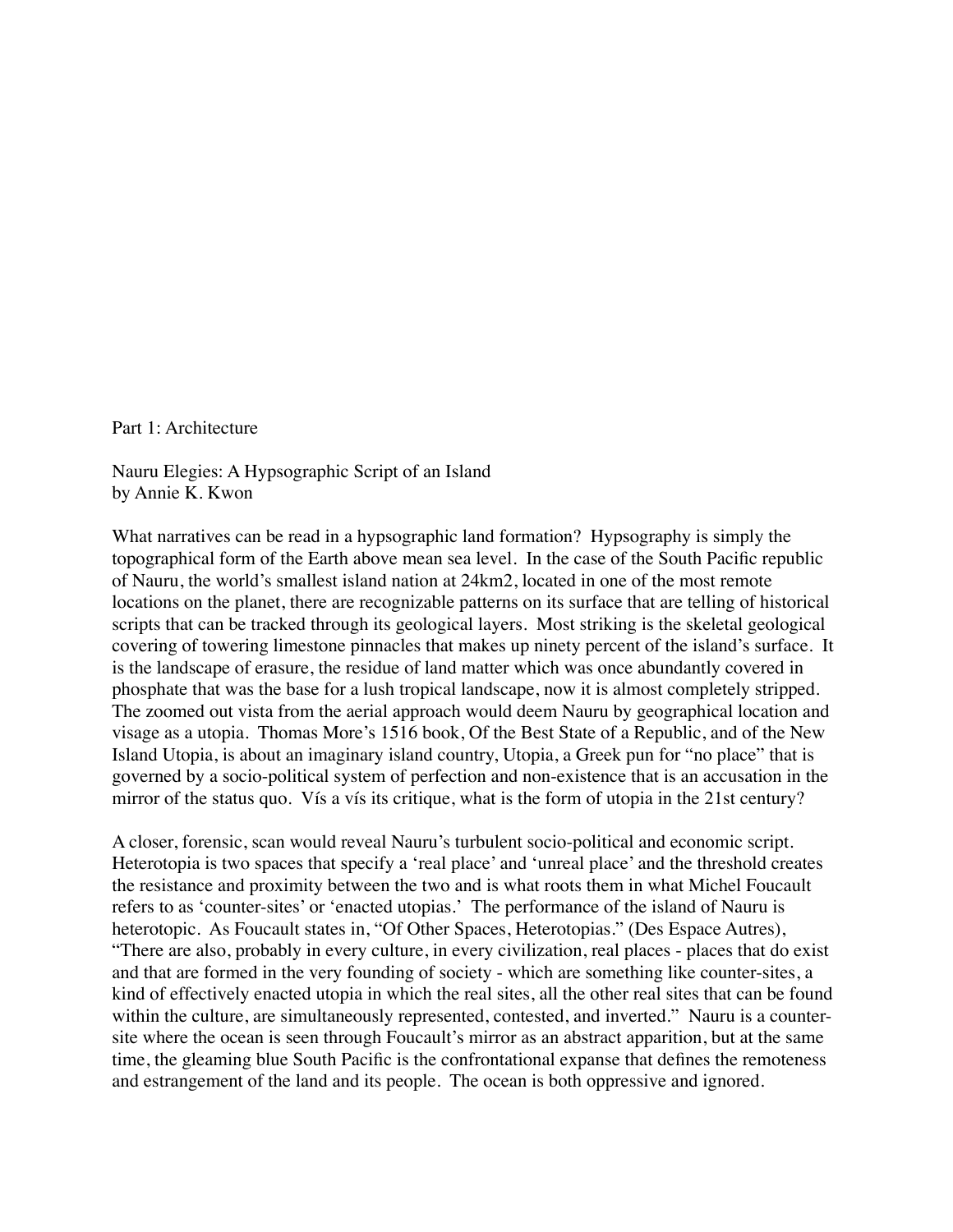The denial of the ocean is understood further in the urban geography. There is one uninterrupted road that loops around the entire island. The "inversion" is seen in architectural patterns as all the houses face inwards towards that worn asphalt road with a fragmented sidewalk. Backs face the ocean and the beaches have become a repository of daily and industrial refuse, engine blocks and washing machines corrode in an accelerated rate in the glaring tropical sun and salty tides. Rust and corral are parasitical and visually seamless.

 Quotidian scripts reveal a homogeneous flow of traffic that does not vary between Sunday afternoon, Wednesday morning or Friday night. As J.G. Ballard described a similar incessant loop in his novel, Cocaine Nights, "…unfolded in its interminable way, a Möbius strip of arcane procedures that unwound, inverted themselves and returned to their departure points…each embrace a rival physics where motion and inertia reverse themselves." The loop road is a selfenclosed spine that organizes most of the island's residences, businesses, traffic and social movement in a "green belt" on the perimeter. It is a continuous, linear narrative that inhibits cross-referencing networks or shortcuts.

Towards the interior, vegetation, daily life, any habitation is pushed out of most of the interior of the island that is now only occupied by the uninhabitable limestone pinnacles. Take one slender pinnacle 2-4 meters tall: it's color is chalky white with markings at several heights that are traces of the primary and secondary mining levels of the phosphate that once was easily gathered from the land level that used to be above the tops of the pinnacles. Secondary mining required digging between the aggressive landscape. Presently they are cutting down the pinnacles in order to access any left-over phosphate below. Any direct contact with its surface would create lacerations from its sharp surface structure. Ninety percent of the surface of the island is dominated by this impenetrable geological network; the landscape of erasure.

The thin habitable zone of the 'green belt' is under intensive global ecological constraints. As water levels rise barometric to climate change, hypsographic territory is pinned against future oceanic erasure on one side and historically strip-mined erasure towards the interior. This pressurized place is both a spatial diagnosis and prognosis. This landscape erasure is also marked by architecture. The monuments of Nauru are industrial structures, towering conduits that efficiently ship out flows of phosphate from the interior of the island to the shore via conveyor belts that rise hundreds of feet in the air from the beach. Container ships are able to park just off the coral shelf in the ocean to receive the batches of phosphate. An efficient system to displace vast quantities of material. Children casually play on and around these mechanistic monuments, unaware that their island is systematically being erased.

Equally intriguing is the medical definition of heterotopia, "the displacement of an organ or other body part to an abnormal location." The mining of the phosphate that once performed as a fertile geological tissue, can be seen as a material displacement, literally traceable in the architecture and the residual landscape. Learning to read the apparition Foucault's mirror, is recognizing the "non-place" that in fact informs close reality.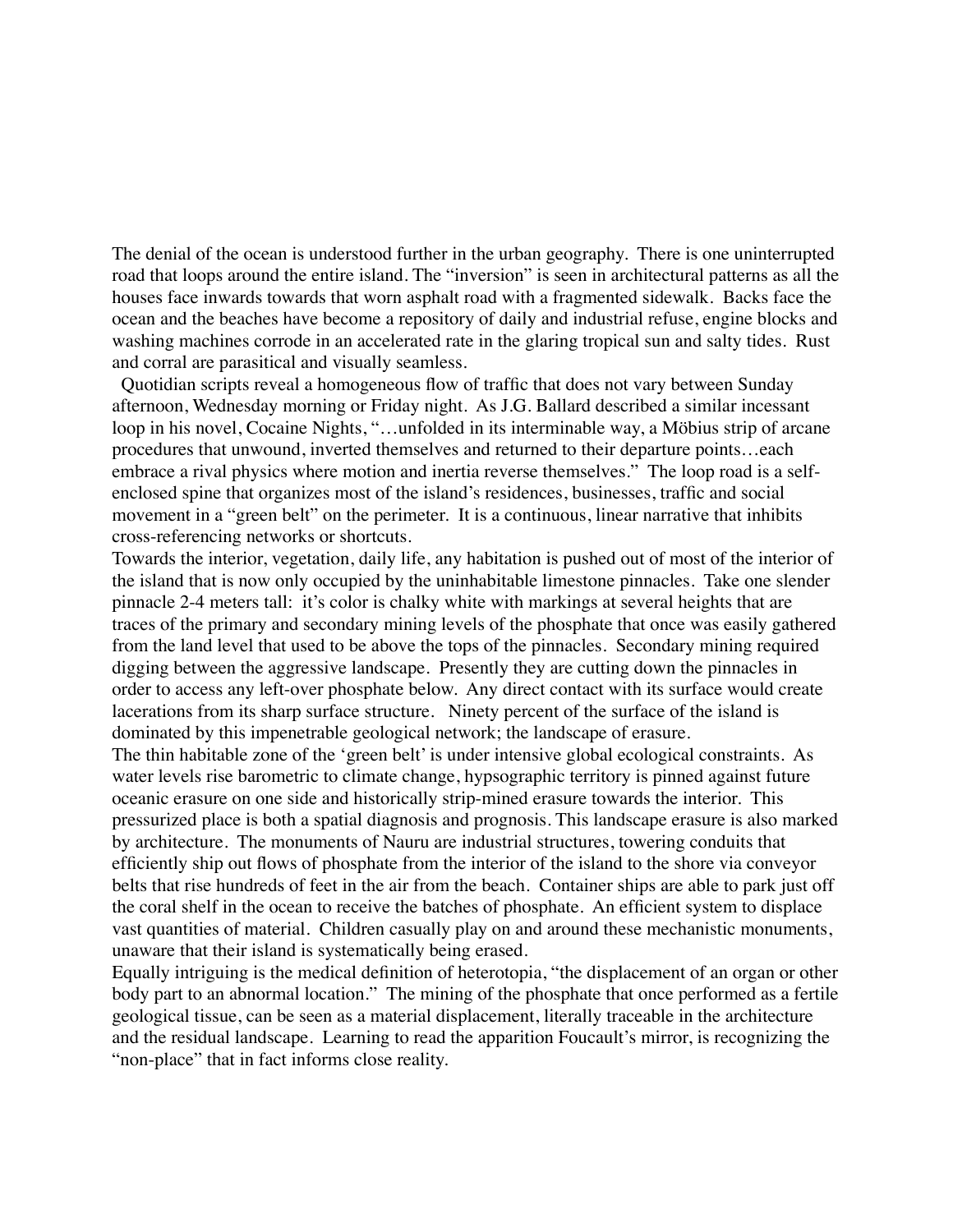The agency of hypsography literacy is in the practice of prophetic pattern recognition of the landscape. How can one change the script of a landscape? A close, forensic investigation helps understand what was inherited. Rendering hypsographic forms transparent gives an x-ray knowledge into the mechanics of a script so that they may be rewritten and the loop redirected.

Annie K. Kwon January 2010, New York City

## Part 2: Sound Composition

Narratives of Erasure - Nauru as a site of epistemic and systemic disappearance

Artist Statement: The Nauru Elegies

The only good thing about colonialism is that, in order to last, it must show itself to be intransigent, and that, by its intransigence, it prepares its ruin. Jean Paul Sartre, Colonialism and Neocolonialism (1956)

In his 1905 book "A Modern Utopia" HG Wells wrote a simple statement based on media and artifice, a simple statement that could reflect on the Kwon-Miller Nauru Elegies Project: "The Utopia of a modern dreamer must needs differ in one fundamental aspect from the Nowheres and Utopias men planned before Darwin quickened the thought of the world. Those were all perfect and static States, a balance of happiness won for ever against the forces of unrest and disorder that inhere in things… But the Modern Utopia must not be static but kinetic, must shape not as a permanent state, but as a hopeful stage, leading to a long ascent of stages.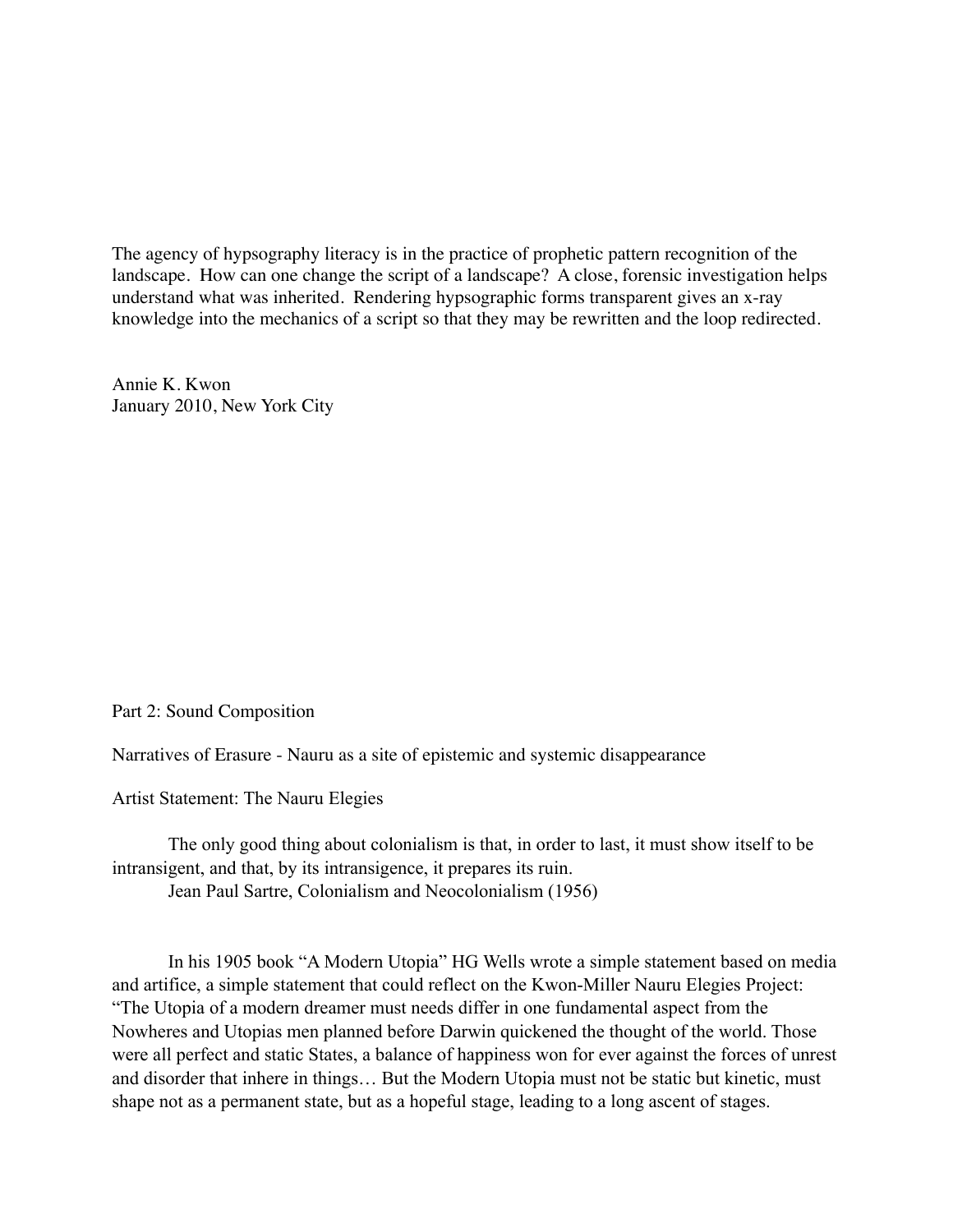Nowadays we do not resist and overcome the great stream of things, but rather float upon it. We build not citadels, but ships of state…"

When Kwon-Miller productions looked at Nauru, a polyphony of issues faced us. First and foremost: the issue of trying to investigate the layer and layers of an erased island, and how to unveil the remote island at the core of modern life. It proved a difficult task.

Let's look at Nauru from an epistemological point of view. It's a kind of dot in a series of connected dots that make up the fabric of Oceanic culture, but it's also part of the overlapping spheres of influence that define abstractions in geography like Micronesia and Melanesia. The term "Melanesia" simply means "black islands" and it was first coined by Jules Dumont d'Urville in 1832 to define the region in relation to Polynesia and its environs. When you think about the idea of diaspora you can map some of the issues that intrigue Kwon-Miller productions with Nauru. With terms like "semantic web" and "dynamic clustering," the internet has caught on to some of the epistemological issues that drove various ethnic groups to disperse throughout the Pacific Rim. When people travel, they carry culture with them. The Nauru Elegies is a forensic investigation into how the dynamic and virtual environments of global finance, architecture, and the flow of natural resources shaped and molded the physical environment of Nauru. The intersection of these modes of production, and their aesthetic and physical impact on the island is what concerns the music composition, the installation, and the hypsographic architectural analysis of the Nauru Elegies.

## **'As Man stands to Nature, so stands Art to Man.'**  *Richard Wagner, Das Kunstwerk der Zukunft (The Artwork of the Future) 1849*

Mapping a surface terrain is a tricky endeavor. Oceanography is the study of all aspects of the huge bodies of water that circumscribe our existence on Earth. In one way or another, one can think of the study of ocean currents, tides, and their interaction with land forms as a way that the planet keeps order, sets itself in time, and keeps a steady pace with the liquid paths that move over the earth's surface.

With the Nauru Elegies, we wanted to figure out a way to create a portrait of this kind of dynamic interaction – but with a twist. The landscape we mapped out with hypsographic analysis, bar-code studies, and music compositions, rests on the surface of the ocean, but it is made of trade and virtual finance. In the past, Nauru's connection to the other islands was deeply tied to the water currents that surround it. Today that is no longer the case. If you look at the over 1,800 peoples that make up the fabric of Oceania, Nauru is a piece of tiny driftwood compared to the vast cultures of Papua New Guinea, Australia, and Indonesia, but for us, because of its